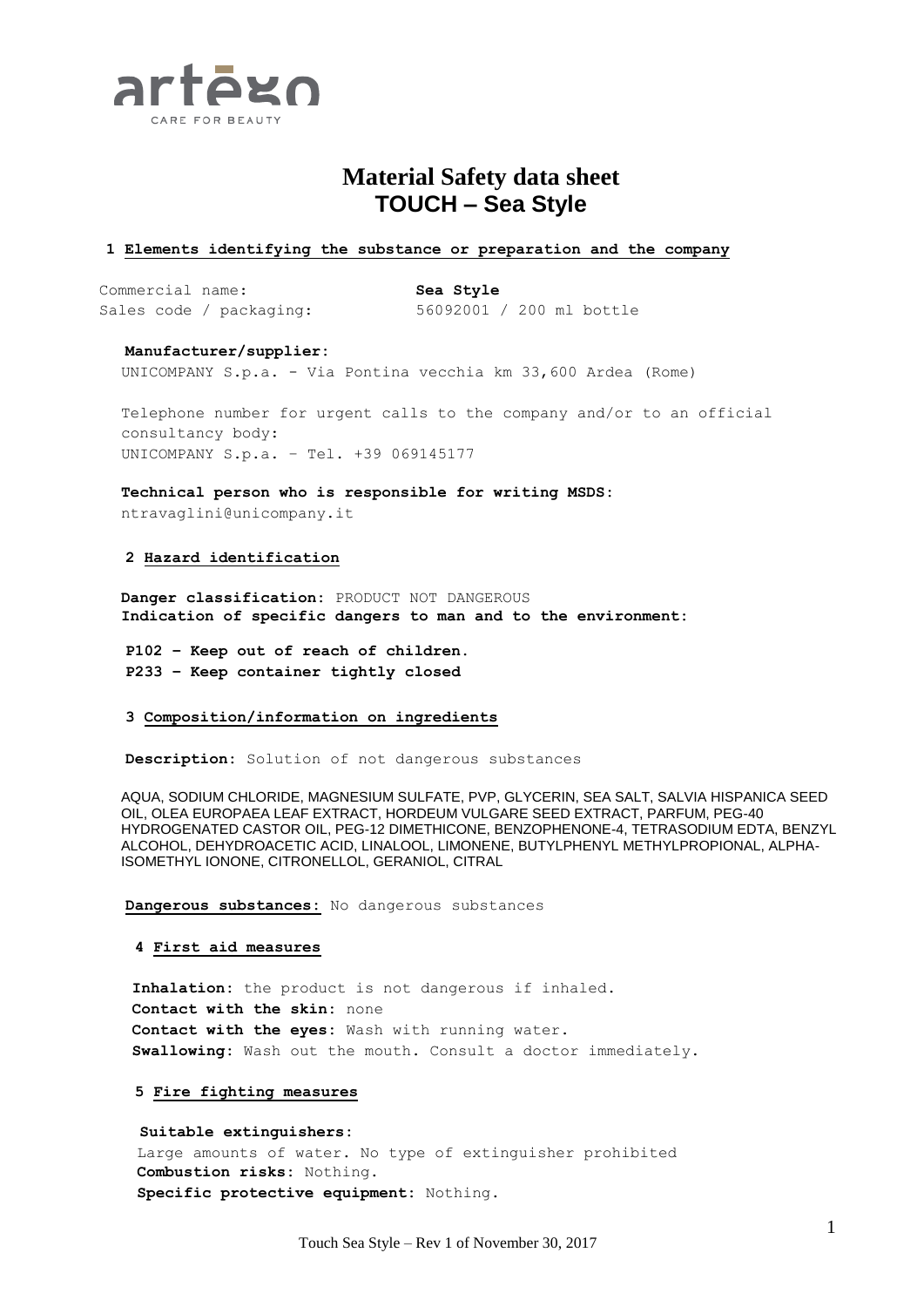#### **6 Accidental release measures**

**Personal protection:** Nothing. **Environmental precautions:** None **Cleaning/absorption methods:** Collect up the product with suitable medium. Use suitable container to the disposal.

## **7 Handling and storage**

**Handling:** Product can be handle without problem. **Instructions in case of fire and explosion:** Nothing

#### **Storage:**

**Requirements for the warehouse and containers:** Store in a cool place and in the original sealed containers. Check the state and temperature of containers at frequent intervals. Protect from heat and direct sunlight.

# **8 Checking individual protection/exposure**

**Precautionary measures:** None. **Respiratory protection:** None. **Hand protection:** Not necessary. **Eye protection:** None. **Skin protection:** Not necessary.

#### **General working health and hygiene precautions:**

Keep away from food, drink and animal fodder. Wash your hands before taking a break or on finishing work. Avoid contact with the eyes.

#### **9 Physical and chemical properties**

| Appearance and colour:                                   | Light yellow solution       |
|----------------------------------------------------------|-----------------------------|
| Odour:                                                   | Characteristic of fragrance |
| pH(as is as):                                            | between 4.0 and 5.0         |
| Boiling point:                                           | >100 °C                     |
| Flammability point:                                      | not inflammable             |
| Properties supporting combustion: no supports combustion |                             |
| Vapour pressure:                                         | not available               |
| Water solubility:                                        | soluble                     |
| Vapour density:                                          | not available               |

#### **10 Stability and reactivity**

**Thermal decomposition /conditions to be avoided:** Stable in normal conditions. Avoid heat, heat sources. **Dangerous reactions:** None.

#### **11 Toxicological information**

Acute oral toxicity:  $>6000$  mg/kg Primary irritability for skin and eyes: None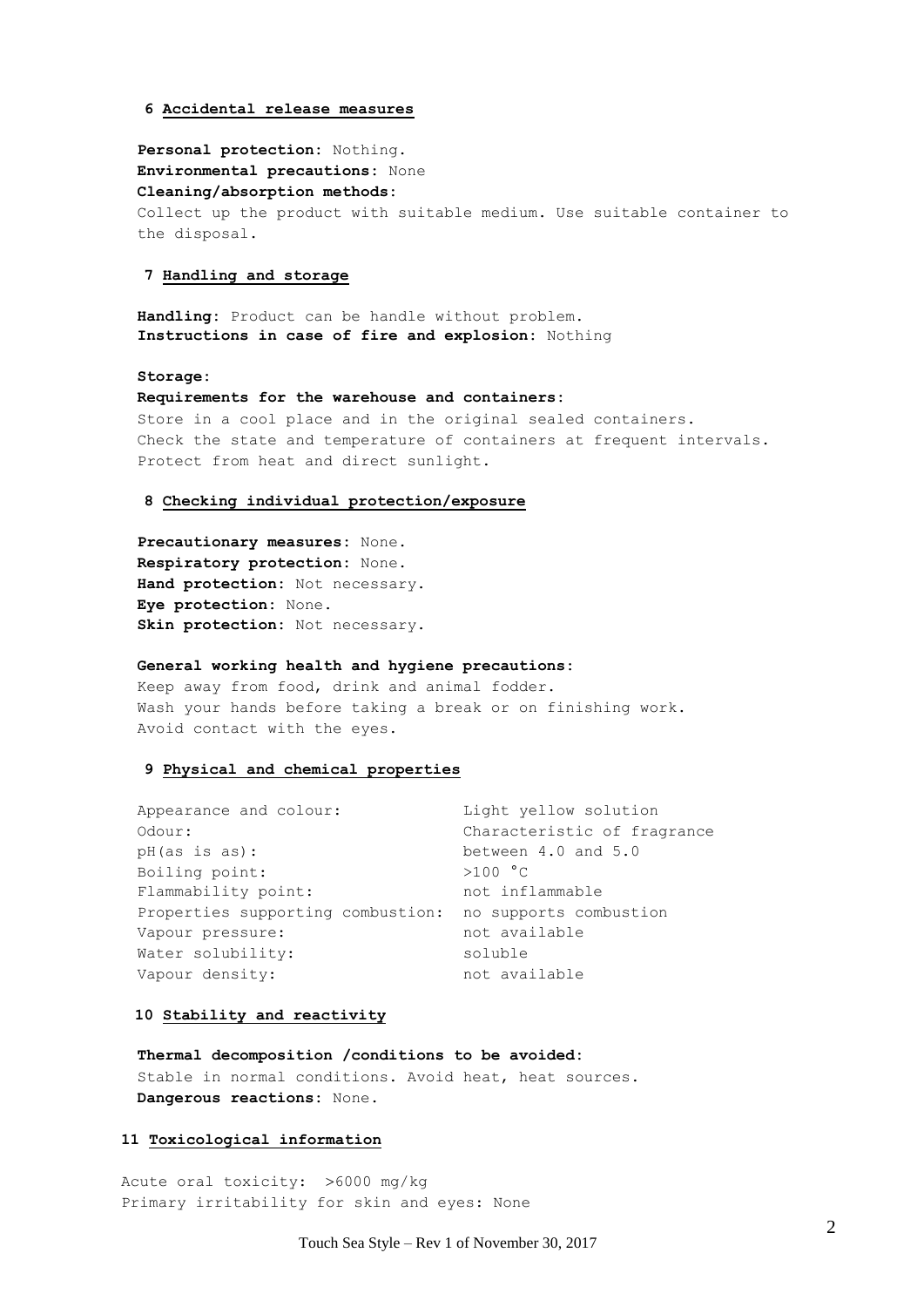### **12 Ecological information**

Use in accordance with normal rules of good practice at work, avoiding any dispersion of the product into the surrounding environment.

## **13 Notes on waste disposal**

#### **Product:**

Do not dispose of the product along with normal domestic waste. Do not pour into the drains

#### **Dirty packing materials:**

Dispose of in conformity with current administrative requirements

#### **14 Transport information**

The product does not contains dangerous substances for the rail/road transport, air transport and marine transport.

ADR/RID rail/road transport (outside national boundaries): not classified ICAO-TI and IATA-DGR air transport: not classified IMDG marine transport: not classified

#### **15 Information on regulations**

Classification according to EEC directives: **Product danger code and labelling:** not dangerous **Dangerous components requiring labelling:** none

**Nature of specific risks:** none

**Safety recommendations** 

**P102 – Keep out of reach of children. P233 – Keep container tightly closed**

#### **Legislative reference list:**

- a. Regulation (EC) 1223/2009 of the European Parliament (law on cosmetics)
- b. Regulation (EC) 1907/2006 of the European Parliament (REACH)
- c. Regulation (EC) 1272/2008 of the European Parliament (CLP)
- d. Directive 1999/45/EC and subsequent amendments to the classification, packaging and labeling of dangerous preparations of mixtures
- e. Directive 67/548/EEC (Directive mother on the classification, packaging and labeling of dangerous substances) and subsequent amendments and adjustments (technical XXIX ° adaptation implemented in Italy by Decree 28 February 2006)
- f. Directive 98/24/EC on the protection of health and safety of workers from risks related to chemical agents at work
- g. Directive 89/686/EEC, as amended by Regulation (EC) No. 1882/2003
- h. Directive 94/55/EC on the carriage of dangerous goods by road (ADR) as amended by 2004/111/CE9.
- i. Directive 96/49/EC on the Transport of Dangerous Goods by Rail (RID) as amended by 2004/110/CE10.
- j. Decree 9 April 2008, No. 81 Health and safety at work
- **k.** Decree 152/2006 on environmental standards, as amended by Decree 16 January 2008, No. 4